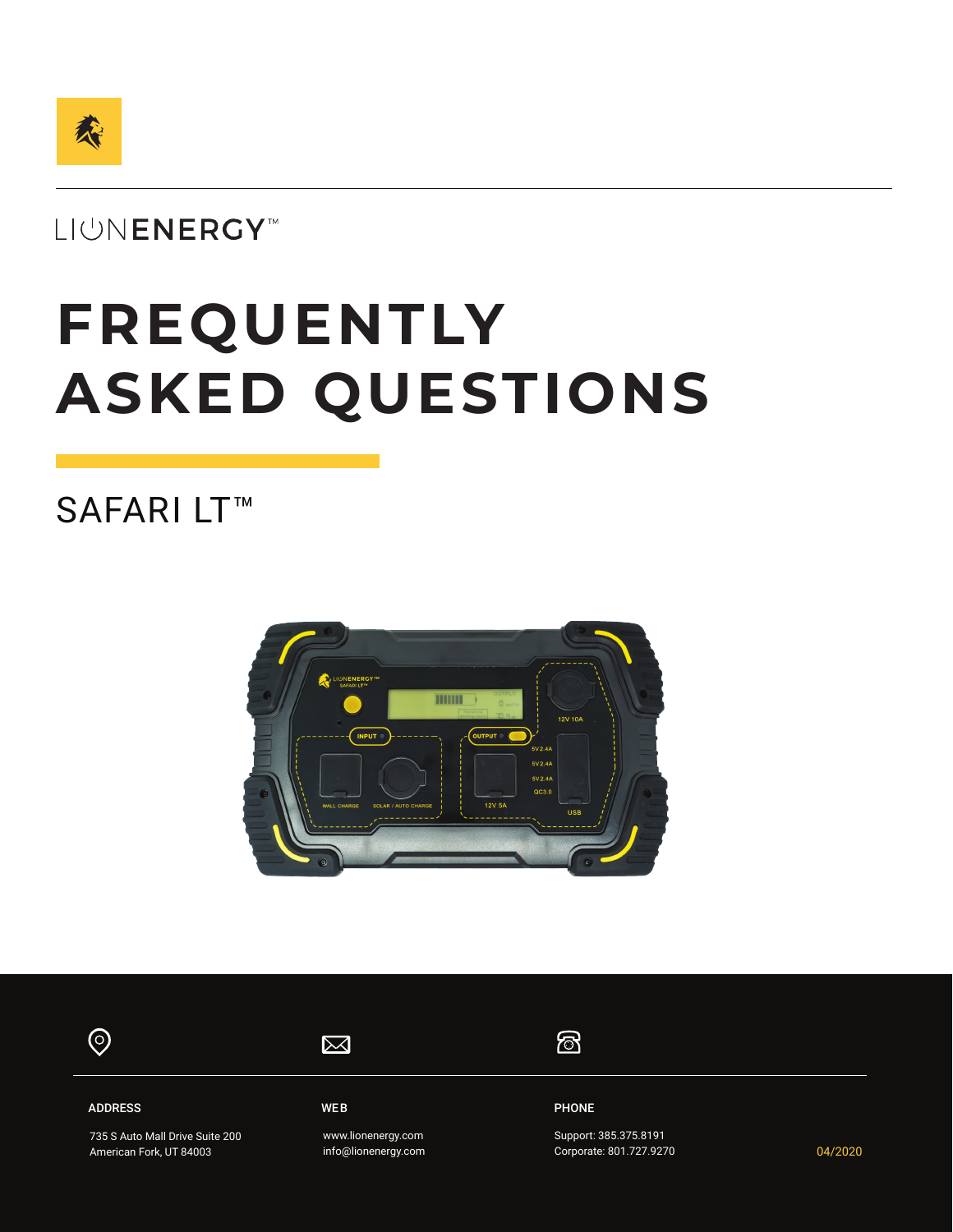

## **BASICS**

### **01. What is the Safari LT?**

The Safari LT is the latest in Lithium battery technology for portable power needs. It replaces traditional noisy gas generators with the safest Lithium batteries on the market today. It is a light weight and powerful solar power unit that outputs 500W of energy.

### **02. What does the Safari LT power?**

You can use it to power a wide variety of devices like cell phones, laptops, tablets, mini-frigs, TVs, lights, hot plates, power tools, and the list goes on. Any device that requires less than 500 watts, the Safari LT can power it. Note: do not use it to power devices requiring more than 500W such as hair dryers, curling irons, many coffee makers, refrigerators, etc.)

### **03. How can you figure how long the Safari LT will power specific devices?**

The LT has 450Wh (watt hours of stored energy) and 500W (watts of power output) meaning you can power devices that require less than 500W for various periods of time. To calculate how long the LT can power a device, use this formula: Wh / W = Estimated Run Time. For example, if the device requires 5W of power and the LT has 450Wh then the device can be powered for approximately 90 hours (450 / 5 = 90).

### **04. Can it be used to store solar power or solar energy?**

The Safari LT is a great energy storage unit for solar power from solar panels. It can store 450Wh (watt hrs).

### **05. How long can the Safari LT hold a charge?**

It will maintain its charge for up to a year without having to charge it. This is known as shelf life or storage life. However, we recommend using it more frequently so it is being charged at least every 6 months.

### **06. Why should I buy the Safari LT?**

The Safari LT is made from the highest quality and longest lasting battery technology – Lithium. The Safari LT is safe, silent and renewable, unlike gas-powered generators. The LT gives your power anywhere, anytime and without need for gas and the toxic fumes that come with gas-based generators.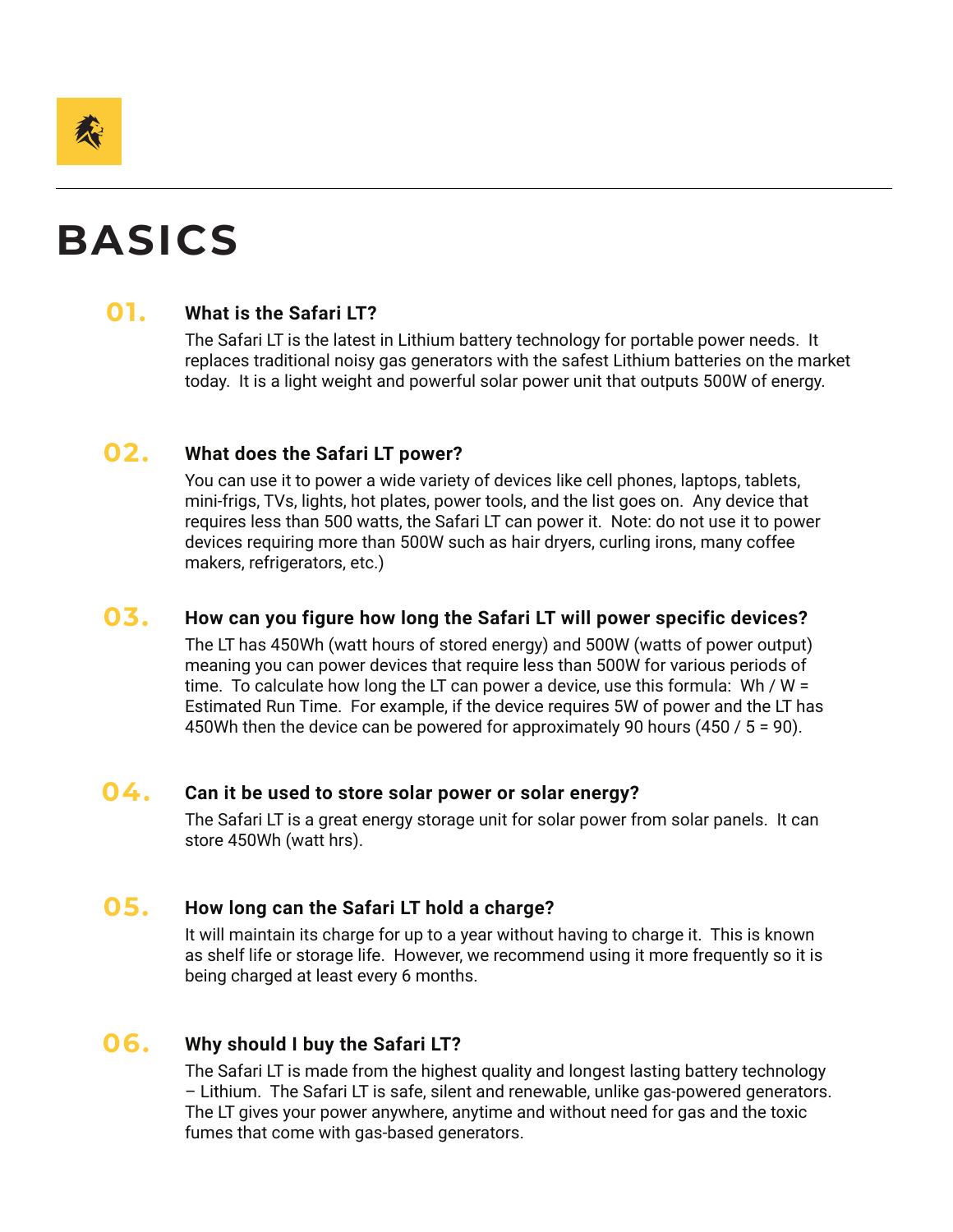

## **SPECS**

### **01. How big is the Safari LT (weight and dimensions)?**

It weighs in at only 11 pounds. The dimensions are 11.8" L x 6.5" W x 7.3".

### **02. What is the Safari LTs rated capacity (Volts, Watt Hours, Watts)?**

It is a 12V, 450Wh (watt hours or how much energy it can store), 500W (watts or how much power it can output at a time).

### **03. How long will the Safari LT last?**

The Safari LT comes with a 1 year warranty but it can last for years if you take care of it.

### **04. What level of discharge does the Safari LT?**

The Safari LT can be used until it is almost empty (discharge) and still be recharged and used for years.

### **05. How does it perform in various weather conditions?**

The Safari LT performs great in most weather conditions. Operating it in extreme conditions (freezing or excessive heat) is not advised.

### **06. How does it perform in various weather conditions?**

The Safari LT performs great in most weather conditions. Operating it in extreme conditions (freezing or excessive heat) is not advised.

### **07. How can the Safari LT be charged?**

It can be charged using regular AC power (a wall outlet) or by solar through solar panels or by 12V plug from your vehicle. It has an optional "Fast Charger" than plugs directly into the front solar plug (red and black plugs) and can charge the LT in just over 3 hours.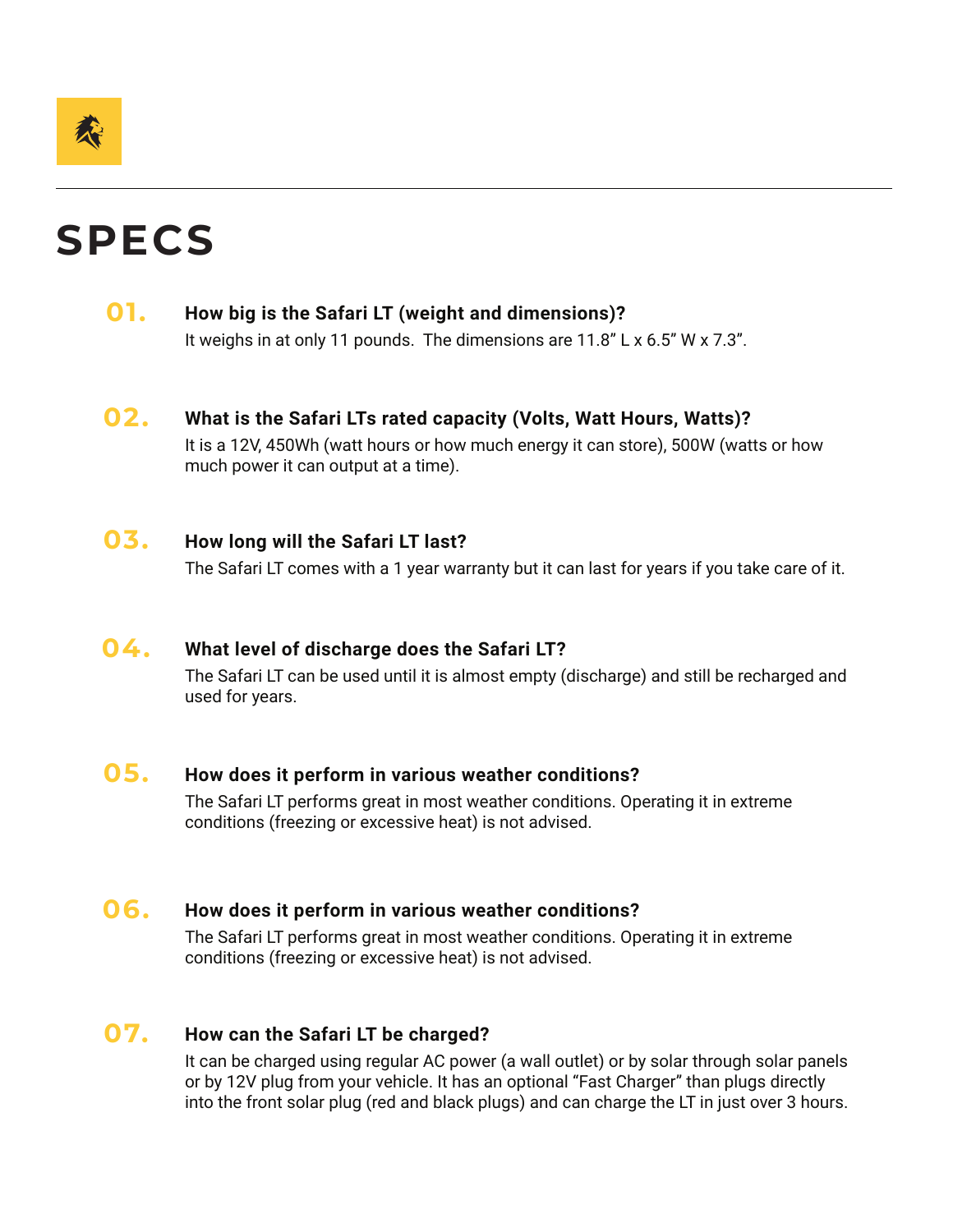

## *SPECS*

### **08. How long will it take to charge the Safari LT?**

If you are using normal AC or wall outlet charging and the LT is empty, it will take approximately 6 hours to fully charge. If you are using a 100W solar panel(s) to charge the LT, in optimal sunlight it will take 4-6 hours or with 2 panels, approximately 3 hours.

### **09. How heavy it the Safari LT?**

The Safari LT is very easy to carry and portable. It weighs 11 pounds and has an easy carrying handle.

## **SAFETY AND USE**

### **01. How safe is the Safari LT?**

The Lion Safari LT has no emissions - none. It has no carbon footprint during use, emits no greenhouse gases and causes no damage to the environment. It's safe to use indoors. The Battery Management System (BMS) adds safety controls.

### **02. Can I take this on a passenger airplane?**

No. The Safari LT needs to be transported on the ground or on a cargo plane.

### **03. What is a BMS or Battery Management System?**

A BMS regulates the energy usage in the battery and protects it from over usage. The Safari LT has a top-line BMS.

#### **04. Is the Safari LT renewable?**

The Lion Safari LT is part of Lion Energy's pride of products that creates clean, limitless, renewable energy sources to power your life. It's designed to be recharged through traditional AC power or renewable sources—the SUN. Simply use a wall charger, 12V outlet in your car OR a solar panels and you'll get a virtually unlimited supply of power. You can also use a hand crank to recharge the LT (sold separately).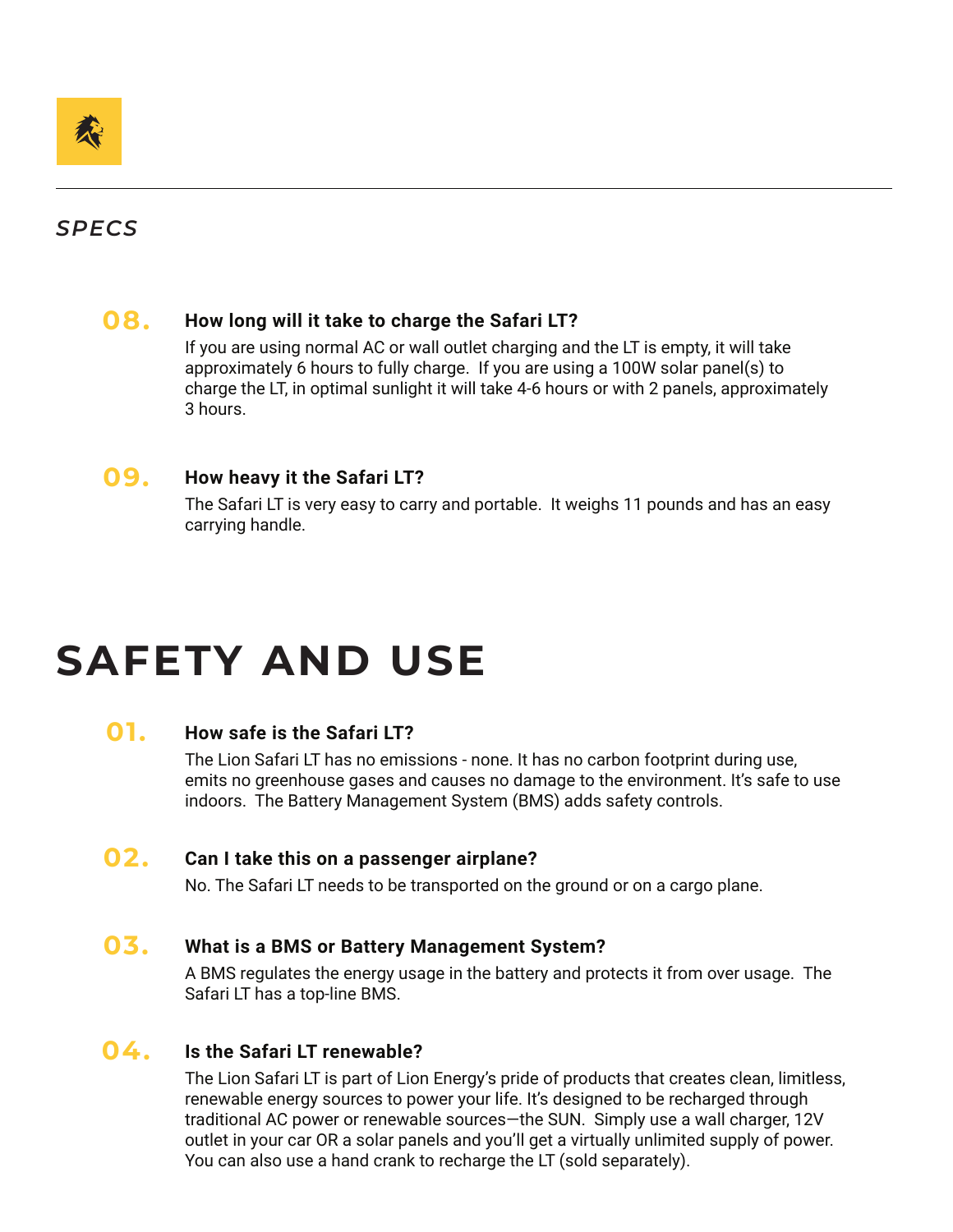

### *SAFETY AND USE*

### **05. Is the Safari LT noisy?**

No, it is silent when running. Occasionally a tiny noise may come from the internal fan.

#### **06. How do I turn on power to the Safari LT?**

There is a power button on the front, left side. This is the main power button and turns on the display so you can see information like how much energy is being used and how long it will last at the current rate. Press and hold this button for 2-3 seconds. To power any of the outputs on the front of the LT, first turn on the main power and then press and hold for 2-3 seconds the front output button. To power the AC outputs on the right side of the LT, first turn on the main power and then press and hold for 2-3 seconds the output button that is just below the 2 AC outputs. To turn off the Safari LT, press and hold for 2-3 seconds the main power button on the front, upper left side of the unit.

#### **07. Do I have to maintain the Safari LT?**

The Safari LT is virtually maintenance free—no water or fluids to put in it, no messy water or acid to clean up. It can even sit without using it for up to a year. However, we do recommend using it at more frequent than that—at least every 6 months.

### **08. How do I reset the Safari LT?**

The Safari LT can be reset by using a thin object like a paper clip and inserting it into the small hole that is located just underneath the gold power button on the front, left side of the LT. Push it in gently but firmly and then withdraw it out of the hole.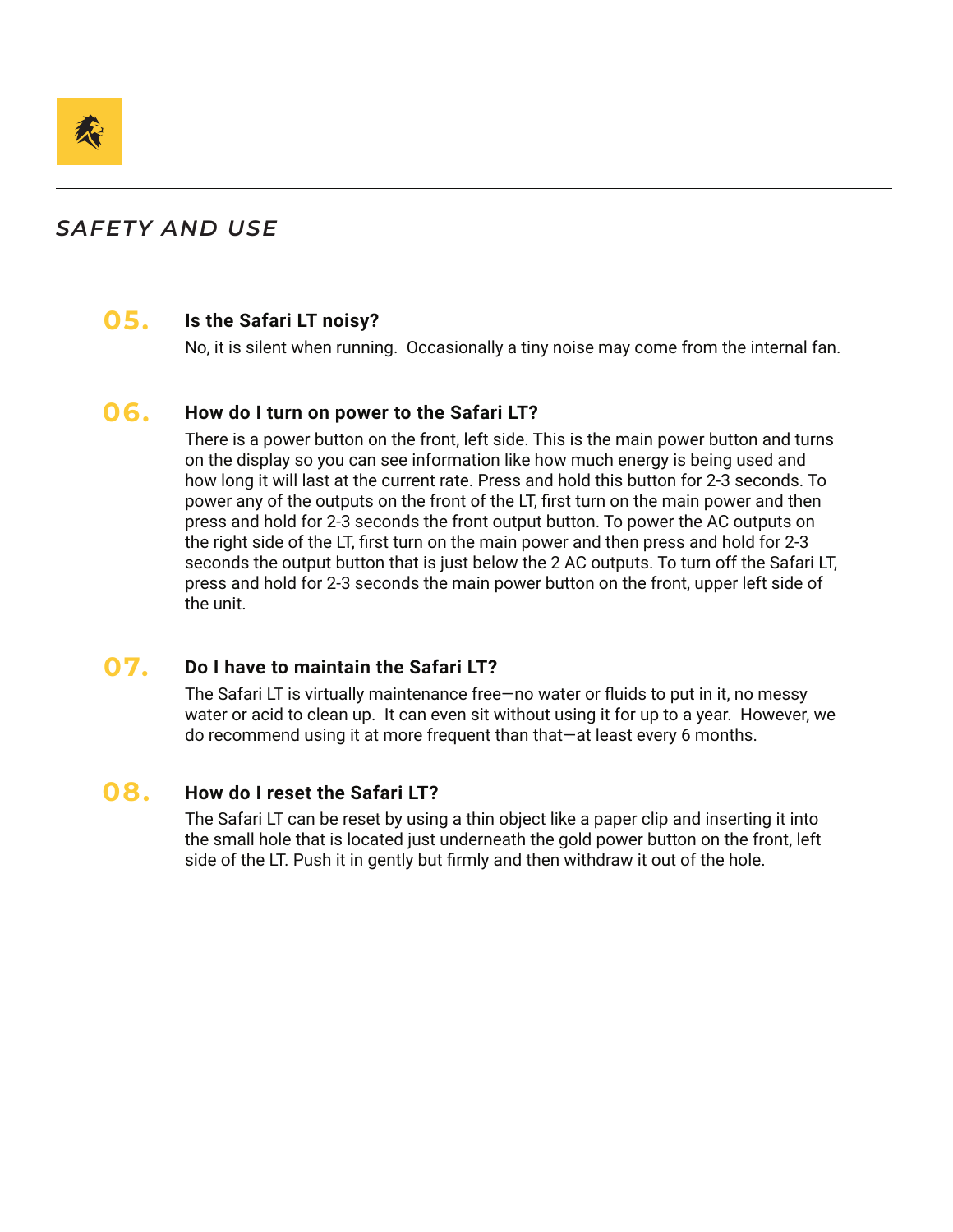

## **QUESTIONS AND RESPONSES FROM SAFARI LT USERS**

*Note: Loin Energy thoroughly tests all their products*

### **01. What features do you like about the Safari LT?**

I like that it's really light weight, it lasts a really long time and it's quiet and safe. It's also pretty compact and fits into smaller spaces like my saddle bags when I go horseback riding in the back country and I still need some power.

### **02. Do you feel it is worth the cost?**

I'm happy with it because it comes in handy around the house and when I'm on the road. I got mine not just for emergency situations. I feel like its a good value.

### **03. What do you use your Safari LT for?**

I have a family travel trailer that we use for camping, on fishing trips and just overall family fun. We use the Safari LT with all of it. I get to spend more time playing with the family and that makes me smile.

#### **04. What got you interest in Lithium power solutions?**

I was getting frustrated with always having to run my generators on gas, dealing with all the noise and the pollution. I wanted something that wouldn't require all that and that would last longer. I'm glad I found Lion Energy and their solutions. Just what the doctor ordered.

### **05. What is it like working with Lion Energy?**

Lion Energy is one of the most friendly and helpful companies I've done business with. Whenever I need information, have a question or even a concern, I call their customer service number and get immediate help. And I love that they stand behind all of their products no question.